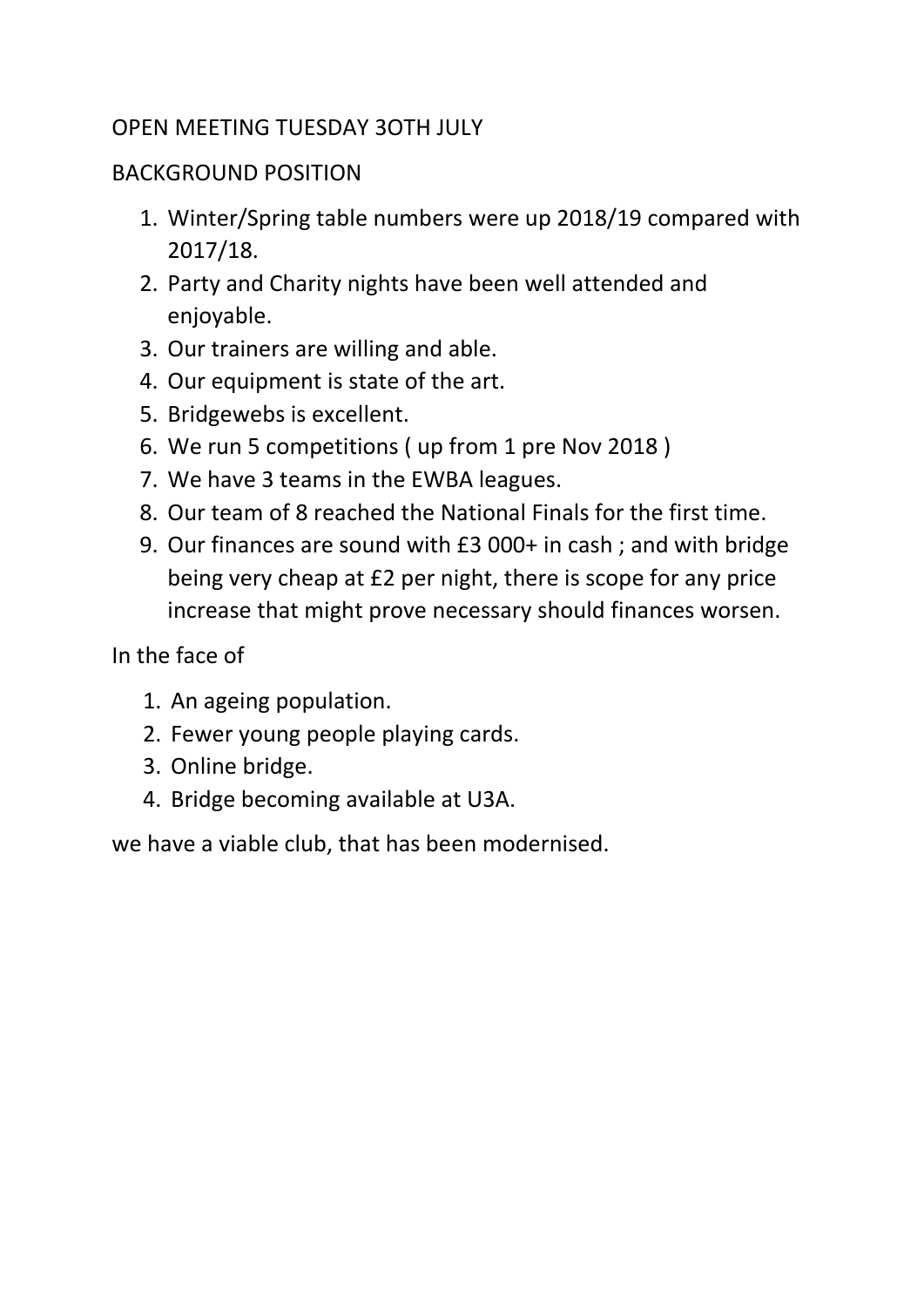## CAN WE DO BETTER?

# SOME IDEAS THAT MEMBERS HAVE PROPOSED FOR DISCUSSION

Improve publicity for Club courses and results.

- 1. Results in the local paper.
- 2. Flyers in shops.
- 3. Contact golf and bowls clubs.

Improve our teaching

- 1. Minibridge to start beginners.
- 2. Improver teaching to include courses and half hour sessions before 18 50 on a Club night.

Provide a better link between beginners/improvers courses and playing in the normal mon/wed/thurs sessions.

- 1. Supervised play in a separate section on a Club night.
- 2. Designate one night each week as a No Fears night.

Attracting former members to play with us again

- 1. Improve relationships with U3A.
- 2. Contact people who have not been playing at the Club for a while.
- 3. Try to correct the false impression some have that our Club is unfriendly and unwelcoming to guests.

Day time sessions

- 1. Possibly popular, but no available slot at present.
- 2. Possibly worth investigating a link with the Ladies bridge club

Alcohol to be available

Start competitions that run over time, based on normal Club night results.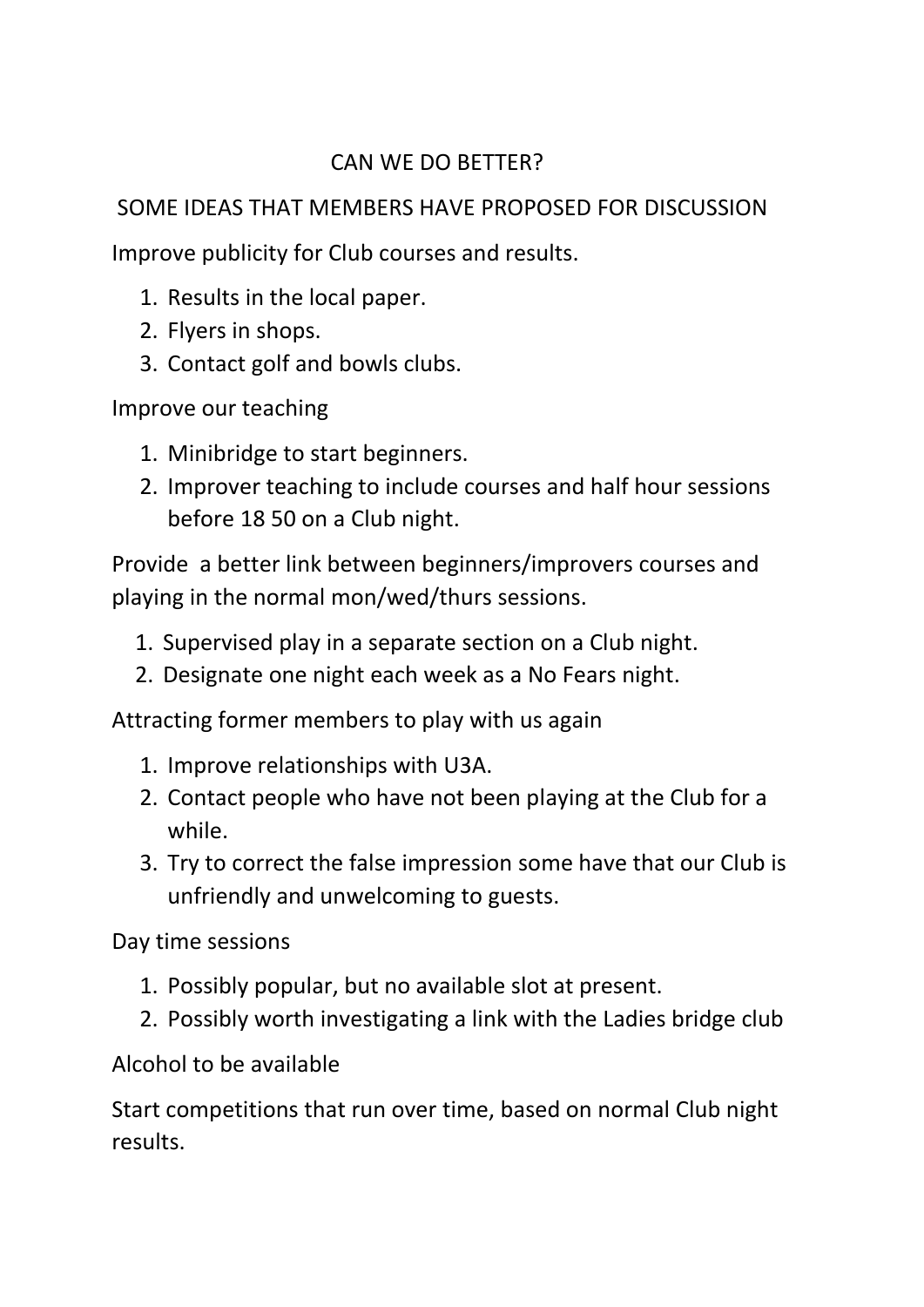### THE MEETING ITSELF

Those attending : Graham Eele, John Whiteside, Sue Blake, Ray Mardon, Margaret Ansley, Pat Davey, Jock Dun, Caroline Gawler, Sandra Gregory, Bernie McLaughin, Vic Pritchard, Pam Robinson, Marge Roblins, Dave Smith, Pete Taylor, Richard Stevenson, Marjorie Terrell, Alethea Tonner, Brandon and Pat Waters

Email apologies from Liz Klinkert, Grace Martyn,

Verbal apologies from quite a few ( you know who you are )

Written suggestions from Carolyne Ogden, Pete Smith, and Stewart Anderson.

Verbal contributions from Bryan Harden in particular

Clearly this opportunity to contribute to Club development was widely taken ; a very encouraging response.

Discussion was friendly and wide ranging with much covered in a short time - well done Graham who chaired the meeting.

Those present were asked to vote on proposals, and the results are shown below. Each person had 5 votes to cast on what they felt was most important,( so a proposal could get 5 votes if 5 people used 1 vote, or 1 person used 5 votes , or…) Where appropriate, I have added information about what would be needed to put the proposal into practise.

1. Improve publicity for beginners and improvers courses, and for Club activities : 1 vote ( The Club would benefit from a competent person to do this ) 2. Improve teaching. The same state of the state of the state of the state of the state of the state of the state of the state of the state of the state of the state of the state of the state of the state of the state of t

These votes were for 1 hour improvers seminars 1-2 times a month before a Club session, or more generally to keep up training after beginners courses.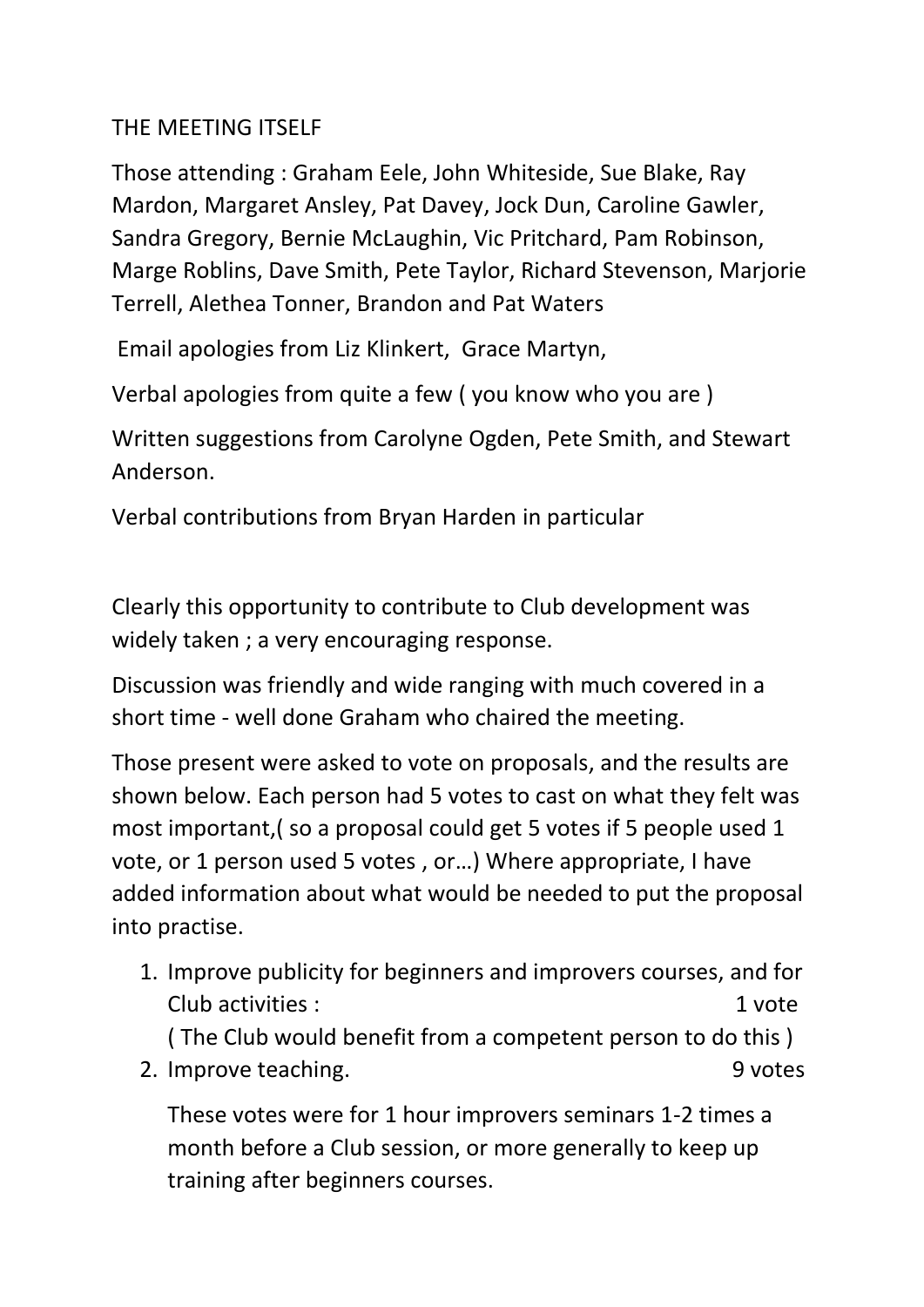3. Provide a better link between beginners/improvers courses and playing in normal Club sessions Supervised, separate play for beginners/ improvers on a Club night 9 votes Beginners/ improvers play sessions (unspecified when) 13 votes Monday or Wednesday to be NoFear/Pot Luck(?) 11 votes ( Wednesday is very successful as it is )

|  | 4. Attracting former members to play with us again  |         |
|--|-----------------------------------------------------|---------|
|  | Contact past members about reasons                  | 1 vote  |
|  | Match with U3A                                      | 4 votes |
|  | (They vehemently rejected our offer to do this)     |         |
|  | Improve behaviour on Club nights that members       |         |
|  | find objectionable                                  | 8 votes |
|  | Gloating over results; pointing out opposition      |         |
|  | mistakes; not being courteous to partner; not       |         |
|  | sharing the full information at the end of a board; |         |
|  | talking when the room is being addressed; calling   |         |
|  | loudly for the Director                             |         |
|  |                                                     |         |
|  | (Maybe we are not as friendly and well behaved as   |         |
|  | I thought, some of us anyway)                       |         |
|  | Stronger players to be more willing to play with    |         |
|  | weaker ones                                         | 3 votes |
|  |                                                     |         |
|  | 5. Daytime Sessions                                 | 8 votes |
|  | (We have been told that no slot is available, but   |         |
|  | possibly this might change)                         |         |
|  |                                                     |         |
|  | 6. Additional Formats for Club nights               |         |
|  | (In addition to No Fear nights)                     |         |